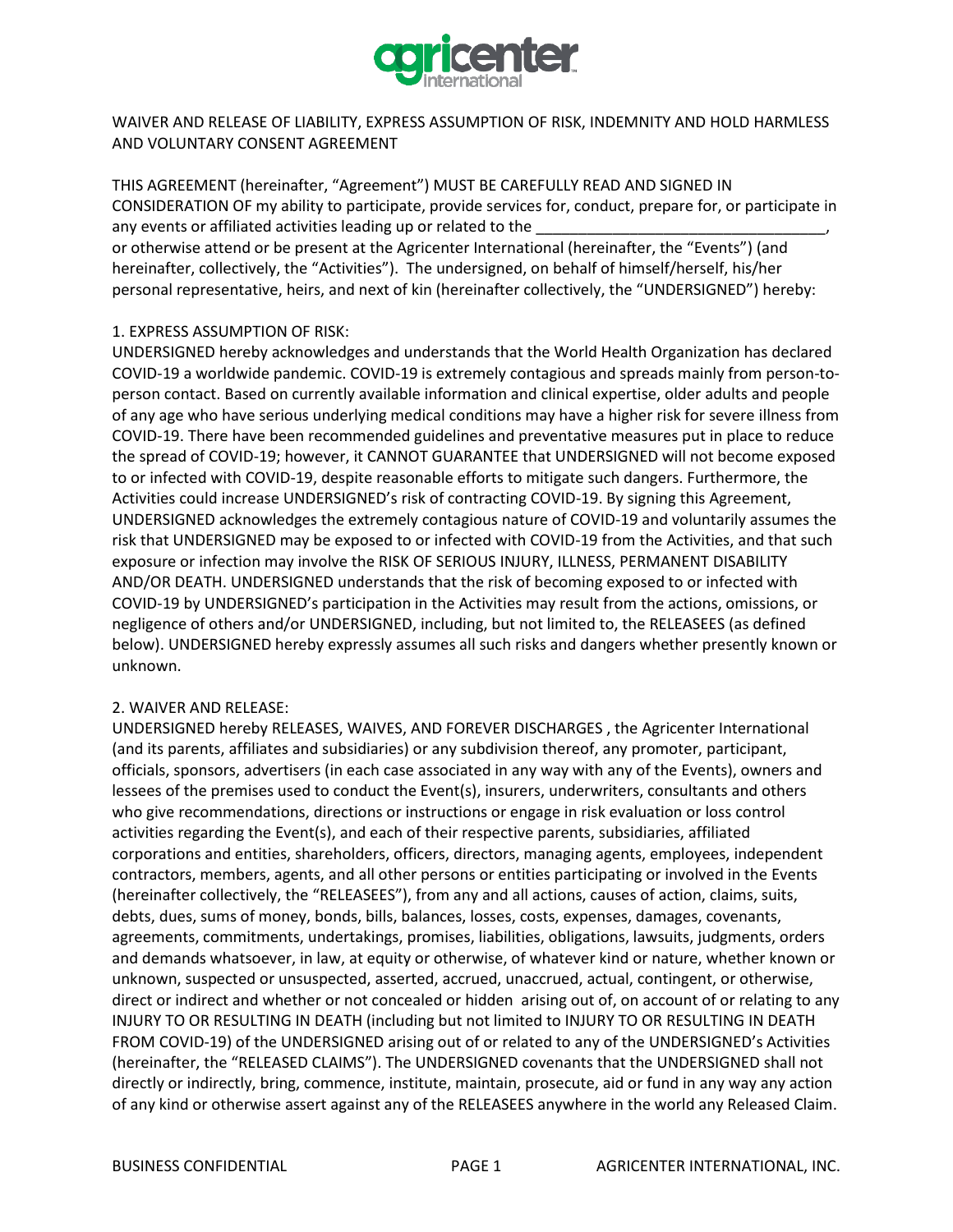

## 3. INDEMNITY AND HOLD HARMLESS:

UNDERSIGNED hereby agrees to DEFEND, INDEMNITY AND HOLD HARMLESS, to the fullest extent permitted by law, the RELEASEES from losses, liabilities, obligations, claims, damages, settlements, injunctions, suits, actions, proceedings, demands, charges, fines, penalties, costs and expenses of every kind and nature, including reasonable fees, expenses and disbursements of attorneys, accountants and other professionals imposed upon, asserted against or incurred by any RELEASEE in connection with, arising out of or relating to (i) any Released Claim or (ii) the UNDERSIGNED's Activities, in each of (i) and (ii), whether caused by the ordinary negligence of the RELEASEES or otherwise and including and/or arising out of UNDERSIGNED's improper and/or tortious conduct in connection therewith.

## 4. INFORMED CONSENT AND VOLUNTARY PARTICIPATION:

UNDERSIGNED fully acknowledges and understands that COVID-19 is extremely contagious. UNDERSIGNED has taken it upon himself or herself to be fully informed of the numerous risks and potential dangers associated with COVID-19, including SUFFERING SEVERE PERSONAL INJURY OR DEATH. UNDERSIGNED acknowledges that he or she has been informed that his or her PERSONAL SAFETY CANNOT BE GUARANTEED. UNDERSIGNED acknowledges that his or her participation in the Activities are completely voluntary, and he or she believes that the potential benefits of participation and/or services provided outweigh the risk and danger associated with COVID-19. For more information please see the Center for Disease Control's site at https://www.cdc.gov/coronavirus/2019-nCoV/index.html.

5. UNDERSIGNED acknowledges that it is his or her responsibility to do all of the following: (1) exercise caution and follow any CDC or OSHA issued protocols (including without limitation those guidelines specifically referenced by the Shelby County Health Department to protect the health of the UNDERSIGNED; (2) cease any activity and promptly report any physical discomfort, illness or complications while participating in any Activity; and (3) clear his or her participation of any Activity with his or her personal physician. UNDERSIGNED also agrees, represents and warrants that he or she will not participate in any Activity if he or she (i) experiences symptoms of COVID-19, including, without limitation, fever, cough or shortness of breath, or (ii) has a suspected or diagnosed/confirmed case of COVID-19.

6. UNDERSIGNED acknowledges that THIS AGREEMENT IS INTENDED TO BE FULLY SEVERABLE, and that if any portion of this Agreement is held invalid, it is agreed that the balance the Agreement shall continue in full legal force and effect. That shall include modifying the Agreement to allow the remainder of claims to be waived, released, and indemnified against in the event that the inclusion of any particular type of claim is found to be invalid or contrary to public policy. This Agreement is to be interpreted and enforced under the laws of the Tennessee.

7. UNDERSIGNED hereby accepted all terms set forth herein and acknowledges this is the complete agreement between the parties regarding these issues, and UNDERSIGNED agrees and acknowledges that NO ORAL REPRESENTATIONS, STATEMENTS OR INDUCEMENTS HAVE BEEN MADE APART FROM THIS AGREEMENT. UNDERSIGNED HAS COMPLETELY READ ALL 3 PAGES OF THIS AGREEMENT, FULLY UNDERSTANDS ITS TERMS, AND UNDERSTANDS THAT THIS IS AN IMPORTANT LEGAL DOCUMENT AFFECTING SUBSTANTIAL LEGAL RIGHTS. UNDERSIGNED SIGNS THIS DOCUMENT FREELY AND VOLUNTARILY WITHOUT ANY INDUCEMENT, ASSURANCE, OR GUARANTEE BEING MADE TO HIM OR HER AND UNDERSIGNED INTENDS HIS OR HER SIGNATURE TO BE A COMPLETE AND UNCONDITIONAL RELEASE OF LIABILITY TO THE GREATEST EXTENT ALLOWED BY LAW. UNDERSIGNED was given ample